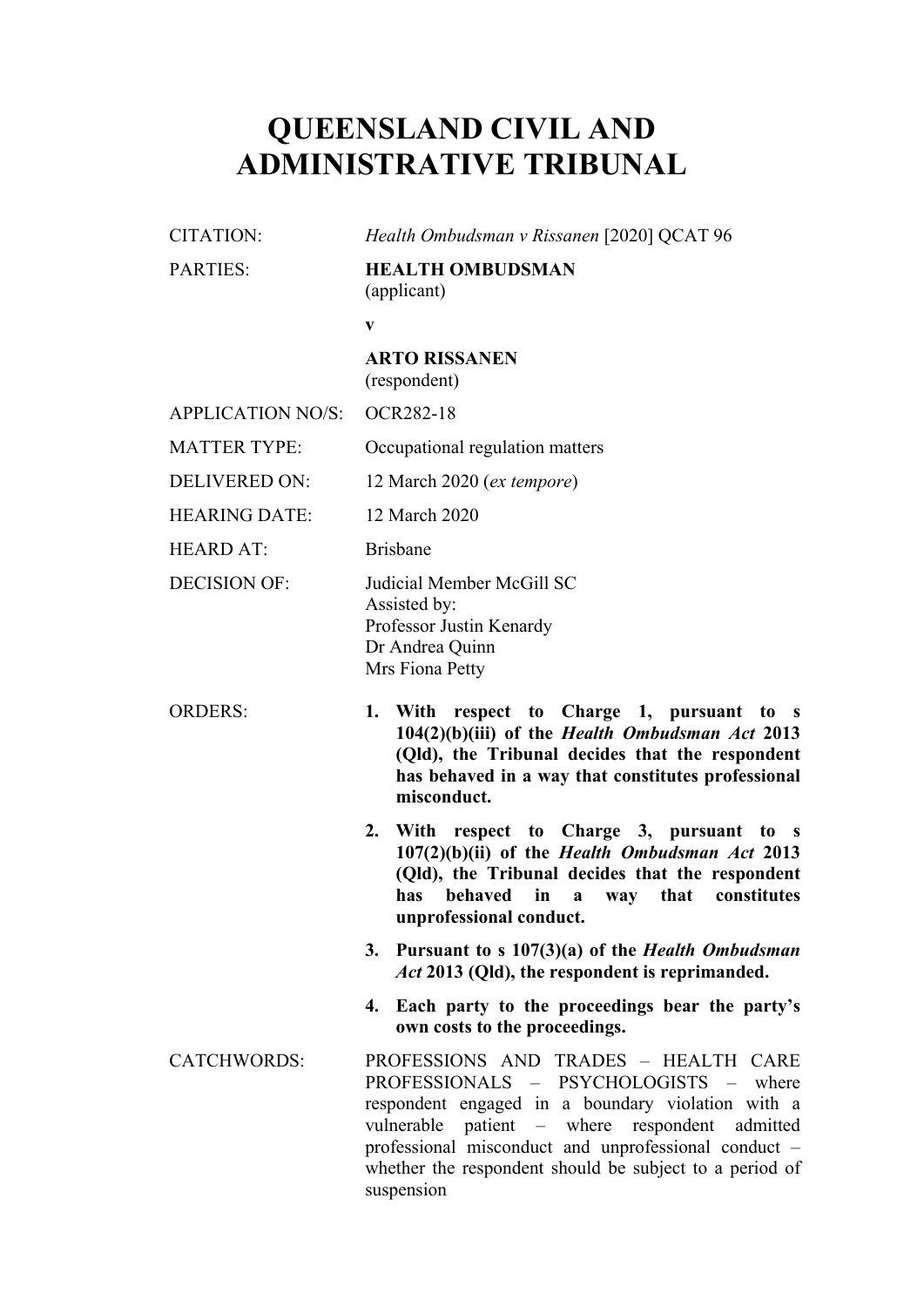*Health Ombudsman Act* 2013 (Qld) s 107 Health Practitioner Regulation National Law (Queensland) s 5, s 131

*Healthcare Complaints Commission v Cox* [2019] NSWCATOD 16 *Health Ombudsman v Kimpton* [2018] QCAT 405 *Nursing and Midwifery Board of Australia v Clydesdale* [2013] QCAT 191 *Nursing and Midwifery Board of Australia v Tainton* [2014] QCAT 161 *Psychology Board of Australia v Dowell* [2011] QCA 2608 *Psychology Board of Australia v Duangpatra* [2012] QCAT 514 *Psychology Board of Australia v GA* [2014] QCAT 409 *Psychology Board of Australia v Garcia* [2015] VCAT 128 *Psychology Board of Australia v Wakelin* [2014] QCAT 516

## APPEARANCES & REPRESENTATION:

| Applicant:  | M Fairweather of Minter Ellison Lawyers |
|-------------|-----------------------------------------|
| Respondent: | G Sheppard of Barry Nilsson             |

### **REASONS FOR DECISION**

- [1] This is a referral by the applicant of disciplinary proceedings against the respondent under the *Health Ombudsman Act* 2013 (Qld), s 103(1)(a) and s 104. Under s 126 of that Act, I constitute the Tribunal. I am sitting with assessors, Professor Justin Kenardy, Dr Andrea Quinn, and Mrs Fiona Petty. Their function is to advise me in relation to questions of fact: s 127.
- [2] The respondent was registered to practice as a psychologist and so was a registered health practitioner for the purposes of the Health Practitioner Regulation National Law. The applicant alleges that the respondent engaged in professional misconduct in a particular matter or, in the alternative, unprofessional conduct or unsatisfactory professional performance in that matter, and that he engaged in unprofessional conduct in failing to advise the Psychology Board of Australia of his suspension from duties by his employer, pending the investigation of allegations by a patient.
- [3] The respondent, who has had the benefit of legal advice, admits that his conduct in the matter constituted professional misconduct and that his failure to advise the Psychology Board amounted to unprofessional conduct. The factual basis for the proceeding is set out in an agreed statement of facts. There are no disputed facts between the applicant and the respondent. The facts, taken largely from that statement, may be summarised as follows.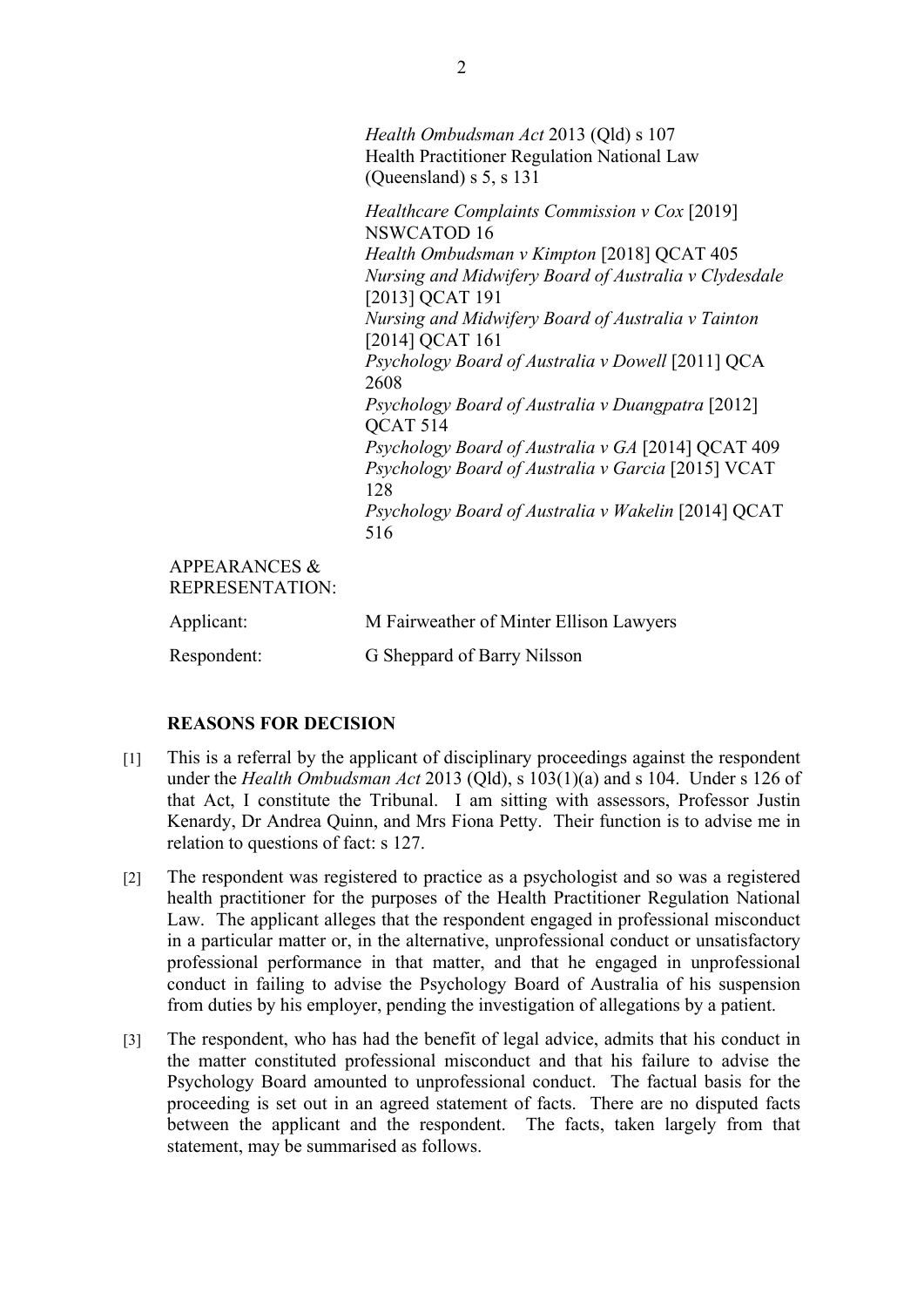#### **Summary of Facts**

- [4] The respondent was registered as a psychologist on 20 February 2007, and from 9 March 2009 was employed full time as a psychologist by a health service. He also worked as a psychologist in a private practice. In the course of his employment with the health service, in September 2013 he provided psychological care as case manager to a patient of the health service, a woman then aged 22. She was, to his knowledge, in a vulnerable state, being treated for borderline personality disorder. He was then aged 55.
- [5] The respondent began to meet and communicate with this patient outside work hours, not in the course of his employment. He spent time with her and communicate by text messages at various times of the day and night. The respondent denied that his motivations were romantic or sexual, but in more than one text message he said that he loved her, and in his response to his employer after the matter came out, he referred to a deep personal attachment to her: para  $(f)(i)$ . It is not alleged that the relationship became sexual. During the relationship, he spoke to her about another patient in terms which breached the confidentiality of that patient.
- [6] The patient was never particularly enthusiastic about the relationship and, in time, wanted to break it off. In December 2014, she told him to stop texting her, but he continued to do so, and she became agitated and threatened self-harm unless he ceased contacting her. There was an agreement made between them that he would not continue to contact her, but that was broken by the respondent, and in January and February 2015, she asked again that he cease contacting her.
- [7] He persisted, however, and in March 2015, she complained to her psychiatrist about the respondent. This led to an investigation, but up until March 2015 the respondent did not cease to be involved in the psychological care of the patient. On 28 April 2015 the respondent was suspended by his employer pending the outcome of the investigation. He did not then report this to the Psychology Board of Australia, although he knew that his employer was going to notify the applicant, as it was required to do.
- [8] Following its investigation, the Health Service, on 29 September 2015, advised its intention to terminate his employment. Before that occurred, on 6 October 2015, he resigned his employment with the Health Service. When he applied to renew his registration in November 2015, he disclosed that he had been suspended by his then employer. He commenced part-time employment with a private employer in October 2015. He remained in that employment until 27 July 2017 when that practice closed. Since July 2017 he has not practised as a psychologist. In November 2019 he did not renew his registration, and his solicitor advised today that he does not intend to resume practice as a psychologist.
- [9] In late May 2015, the applicant decided to investigate this matter. The respondent was interviewed on 28 January 2016. A transcript of that interview is not available because of an equipment malfunction. Following an investigation by the Psychology Board of Australia into a related allegation, the respondent's approval to supervise other practitioners was removed and conditions were imposed on his registration. The respondent appealed to the Tribunal in 2016 against the decision of the board. On 9 December 2016 the Tribunal ordered that the decision of the Board to impose conditions on the respondent's registration be stayed.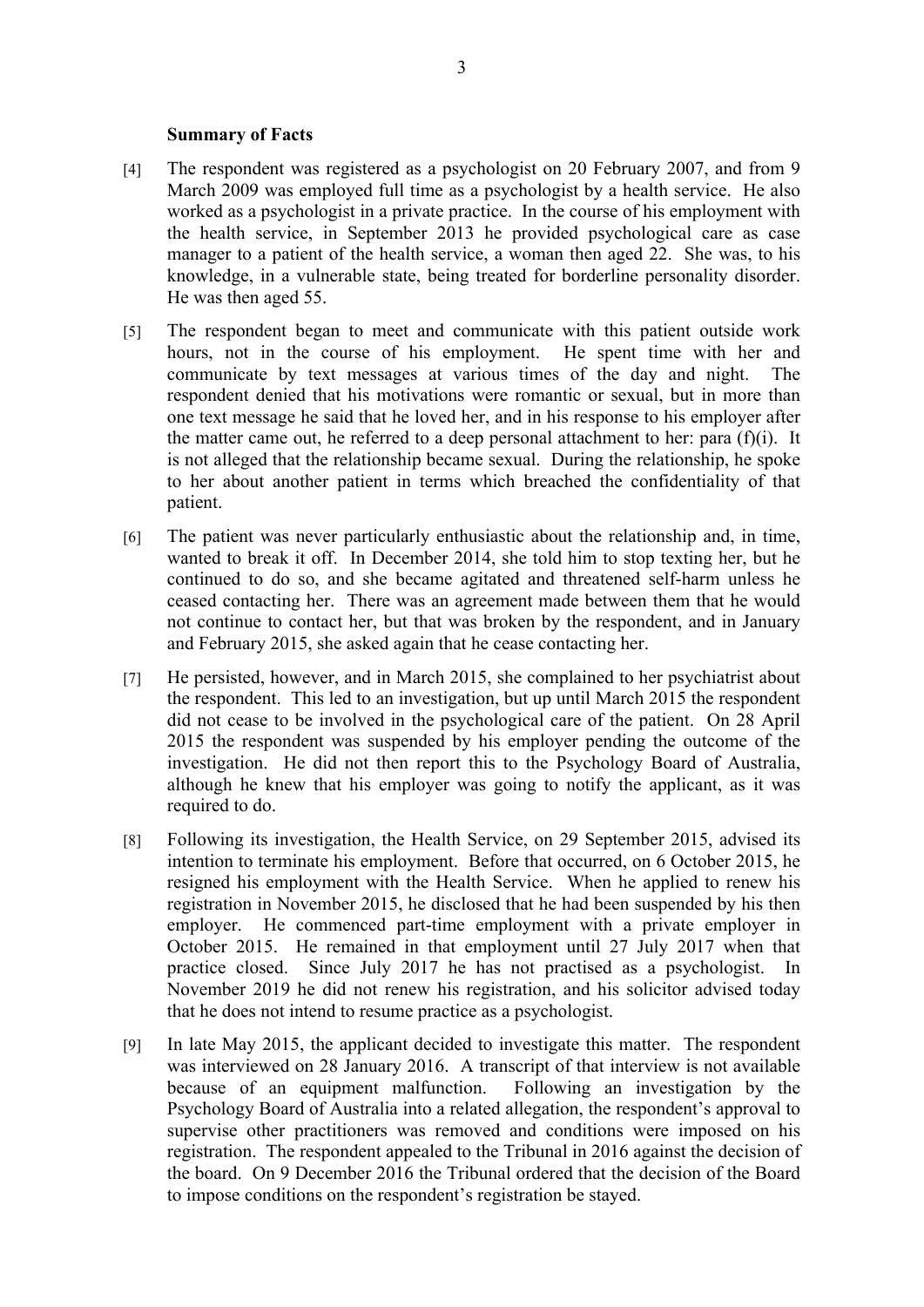[10] On 9 March 2017 the Tribunal made an order by consent, lifting that stay and inviting the Board to reconsider its decision, as a result of which the respondent entered into certain undertakings to the Board. This matter was originally referred to the Tribunal in 2018, although an amended referral was filed on 5 June 2019. Submissions were promptly filed by both parties and the proceeding was listed for hearing today.

#### **Attitude of the respondent**

- [11] When interviewed during the investigation by the health service, the respondent admitted the factual allegations. In a response to the health service investigation, the respondent accepted that his behaviour was highly inappropriate and caused distress and harm to the patient, and that he had failed to ensure that her interests were protected. He had given precedence to his needs over hers. He characterised his actions as providing psychological assistance after hours and claimed that his behaviour was out of character and was caused by his dysregulated emotional state. He described his behaviour as irrational. He acknowledged that his behaviour had breached professional boundaries, and that there were multiple violations of his employer's code of conduct and that of the Australian Psychological Society. He claimed that he was extremely remorseful and that he had insight into the seriousness of his actions.
- [12] In February 2016 the respondent advised that he had commenced a course in ethics and professional issues and had completed an online ethical decision making course, and was willing to accept supervision at work. He asked that the matter be progressed as soon as possible. He has subsequently completed the foreshadowed course and a workshop on safer professional boundaries. Since the respondent's suspension, there have been no other complaints or concerns identified about the respondent's professional behaviour.

#### **Consideration**

- [13] The characterisation of the conduct of the respondent as professional misconduct is not contentious. I am conscious of the definition of professional misconduct in the National Law, section 5, and of the content of the Australian Psychological Society Code of Ethics, particularly the propositions that the welfare of the client and the standing of the profession take precedence over the psychologist's self-interest, and that a psychologist must establish and maintain proper professional boundaries with clients. Clearly, the respondent did not do this. It is not appropriate for a psychologist to develop a personal relationship with a patient, even if the relationship does not become intimate. That involves a failure to maintain proper boundaries and some exploitation of the professional relationship in the respondent's interest.
- [14] What makes the conduct in this case more serious is that the respondent persisted in seeking to maintain the inappropriate relationship even when the patient sought to bring it to an end, to the point of pestering the patient and pressuring her to continue contact. This occurred despite clear evidence that it was harmful to her psychological state, which gives the relationship a seriously inappropriate character.
- [15] The Tribunal therefore accepts the submission of the applicant and decides that the respondent has behaved in a way which constitutes professional misconduct by acting in breach of his professional and ethical duties as a psychologist in: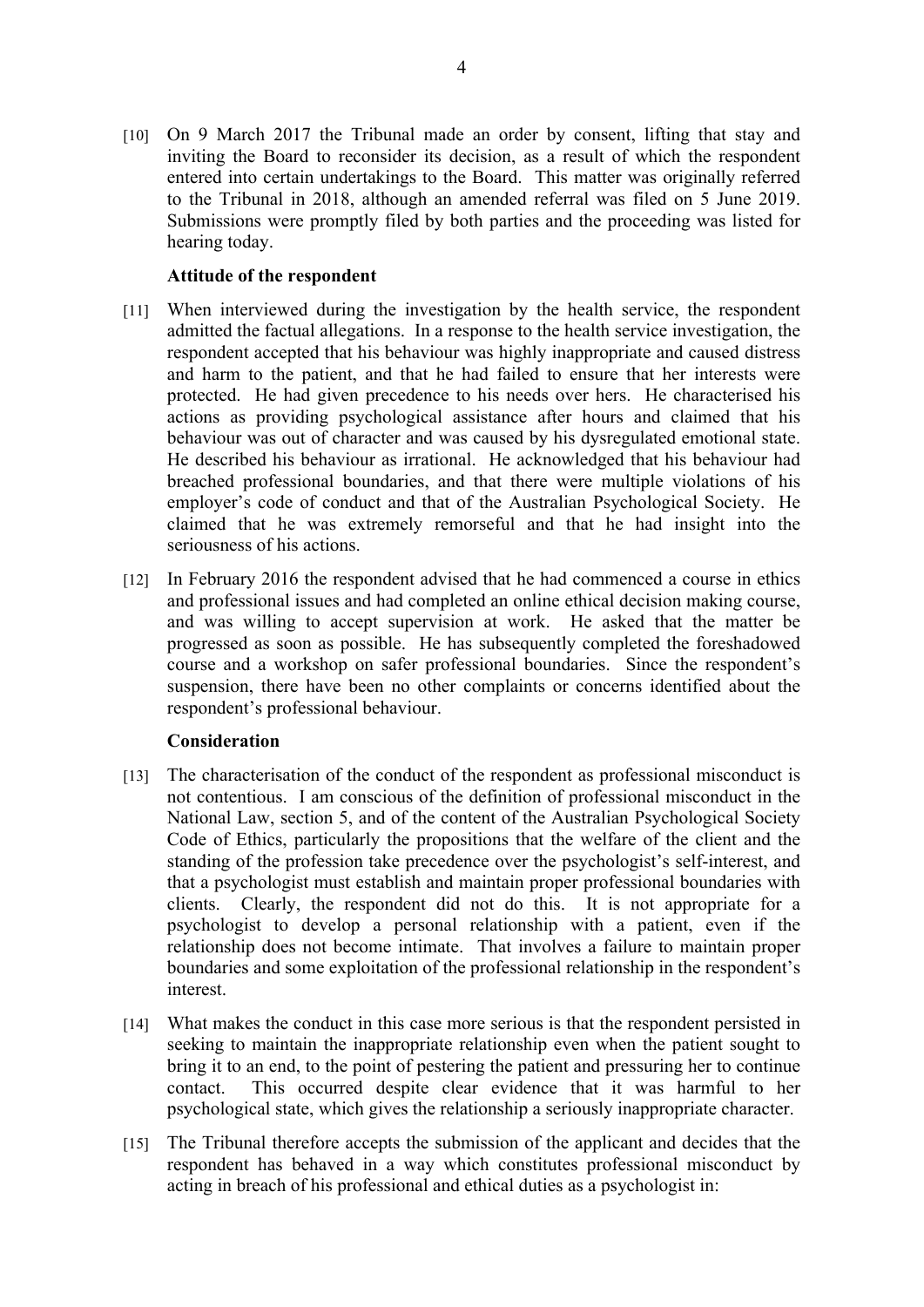- (a) commencing a treating relationship with a patient in around September 2013 that, from late 2013, developed into a personal relationship in which the respondent engaged in inappropriate text message communications with the patient over an extended period of time and took the patient to the beach to celebrate the respondent's birthday, paying for her lunch, posing for photos and going shopping;
- (b) did not refer the patient to an alternative treatment provider for her psychological care at any time, despite knowing that the patient had attended for treatment in a vulnerable state;
- (c) elevated his personal needs above the therapeutic needs of the patient, including, for example, in December 2014 by continuing to message the patient despite her threats of self-harm and evidence of some actual harm if the respondent continued to do so;
- (d) breached confidentiality of two other patients under his treatment in his communications with the patient, and
- (e) continued to access the patient's mental health records after the termination of the treating relationship in around March 2015.
- [16] The Tribunal decides also that the respondent has behaved in a way which constitutes unprofessional conduct, in failing to advise the Psychology Board of Australia when he was suspended from duties pending an investigation into the allegations raised by the patient within seven days, as required by s 131 of the National Law, or at all.
- [17] There are some features of the respondent's conduct, particularly his persistence in the relationship in the face of the patient's desire to end it, which are serious. That serves to distinguish this case from some of those relied on by the respondent, such as *Psychology Board of Australia v Dowell* [2011] QCA 2608, *Nursing and Midwifery Board of Australia v Tainton* [2014] QCAT 161 and *Health Ombudsman v Kimpton* [2018] QCAT 405, although there were other serious features in *Dowell*.
- [18] Ordinarily, the protection of the public would require that the respondent's behaviour result in a period of suspension. Reference may be made to the decisions relied on by the applicant: *Psychology Board of Australia v Garcia* [2015] VCAT 128 at 46, *Healthcare Complaints Commission v Cox* [2019] NSWCATOD 16, *Nursing and Midwifery Board of Australia v Clydesdale* [2013] QCAT 191, and *Psychology Board of Australia v Duangpatra* [2012] QCAT 614. In the last case the conduct, I think, was less serious than in this case.
- [19] There are, however, three factors which also need to be taken into account. First, it is now almost five years since most of this conduct occurred. During that time, the respondent has apparently not engaged in any other questionable conduct, and has undertaken courses relevant to proper behaviour in this area. That suggests a measure of rehabilitation, and bodes well further rehabilitation.
- [20] Second, the respondent has cooperated with investigations into his conduct and has readily made admissions, which also suggests that the prospects of rehabilitation are promising. The aggravating feature referred to in *Psychology Board of Australia v Wakelin* [2014] QCAT 516 is absent.